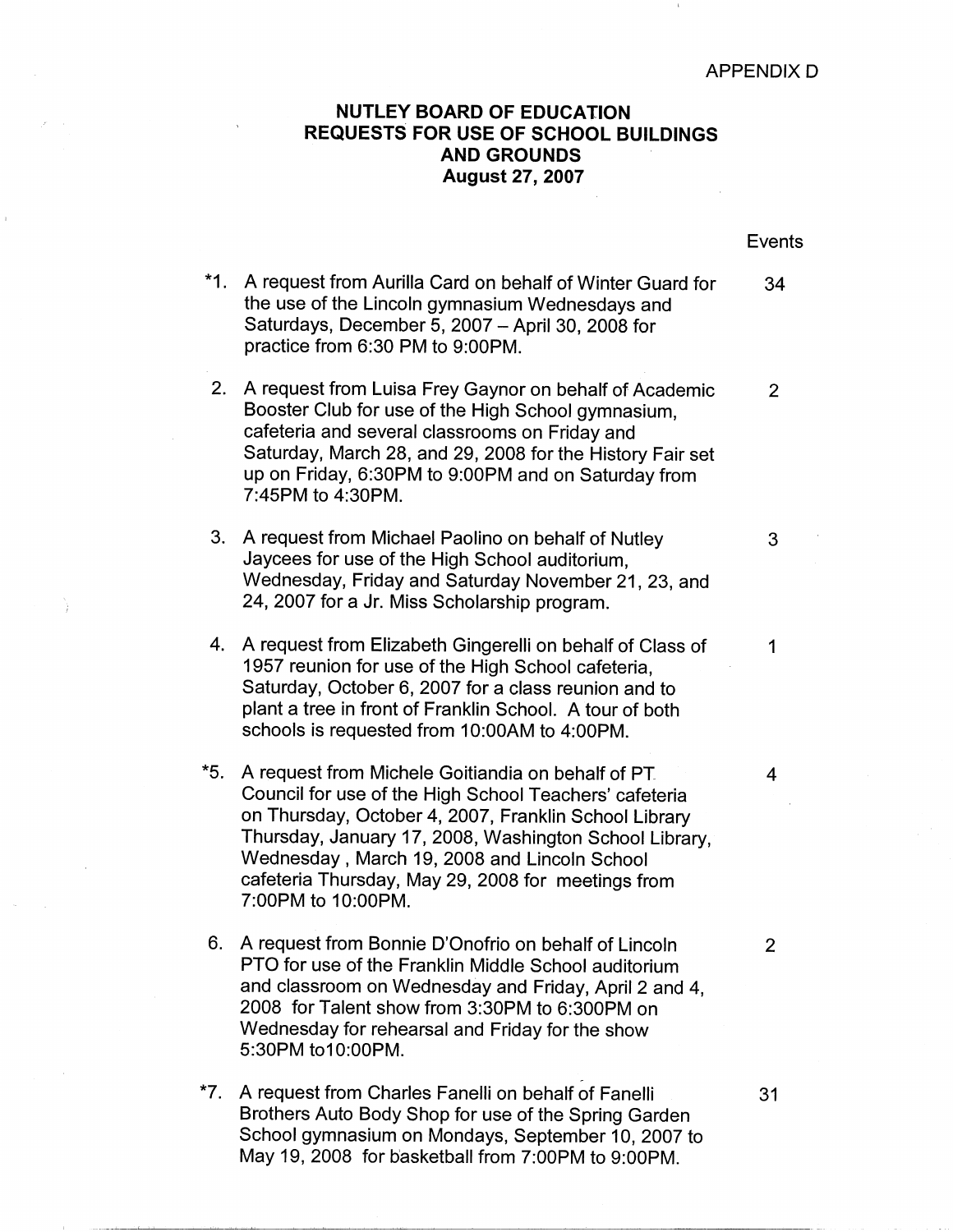| *8.    | A request from Christine Kokos on behalf of Brownies for<br>use of the Radcliffe School classroom on Fridays,<br>September 28, 2007 though June 13, 2008 for Brownie<br>meetings from 6:30PM to 7:15PM.                                                                                          | 15 |
|--------|--------------------------------------------------------------------------------------------------------------------------------------------------------------------------------------------------------------------------------------------------------------------------------------------------|----|
| *9.    | A request from Theresa Vinci on behalf of Nutley Park<br>and Recreation for use of the Radcliffe School<br>gymnasium on Wednesday, September 12, 2007 though<br>June 18, 2008 for Special Population activities from<br>6:30PM to 7:15PM.                                                        | 35 |
| $*10.$ | A request from Theresa Vinci on behalf of Nutley Park<br>and Recreation for use of the Lincoln, Radcliffe, Spring<br>Garden, Washington and Yantacaw School fields on<br>Monday - Friday, September 3, 2007 though November<br>30, 2007 for soccer and football practice from 6:00PM to<br>dusk. | 65 |
| *11.   | A request from Theresa Vinci on behalf of Nutley Park<br>and Recreation for use of the Radcliffe School<br>gymnasium on Saturday, December 1, 2007 though April<br>19, 2008 for basketball games from 8:00AM to 4:00PM.                                                                          | 16 |
| $*12.$ | A request from Theresa Vinci on behalf of Nutley Park<br>and Recreation for use of the Franklin School<br>gymnasium on Saturday, December 1, 2007 though April<br>19, 2008 for basketball games from 8:00AM to 6:00PM.                                                                           | 16 |
| 13.    | A request from Theresa Vinci on behalf of Nutley Park<br>and Recreation for use of the Nutley High School<br>gymnasiums on Friday, February 1, 2008 for basketball<br>games from 5:00PM to 11:00PM.                                                                                              | 1  |
|        | 14. A request from Theresa Vinci on behalf of Nutley Park<br>and Recreation for use of the Franklin School<br>gymnasium on Friday, February 1, 2008 for basketball<br>games from 7:15PM to 11:00PM.                                                                                              | 1  |
| $*15.$ | A request from Audrey Chaves on behalf of Girl Scout<br>Troop #54 for use of the Lincoln School Cafeteria on<br>Wednesday, October 3, 2007 thorough June 1, 2008 for<br>meetings from 6:30PM to 7:30PM.                                                                                          | 15 |
| 16.    | A request from Toni Newton on behalf of Hockey<br>Booster Club for use of the Nutley High School parking<br>lot on Saturday, September 15, 2007 for car wash from<br>9:00AM to 5:00PM.                                                                                                           | 1  |
| 17.    | A request from Joseph Scarpelli on behalf of NHS Class<br>Reunion '77 for use of the Nutley High School court yard<br>on Saturday, October 6, 2007 for reunion breakfast from<br>11:00AM to 1:00PM.                                                                                              | 1  |

 $\label{eq:2.1} \begin{split} \mathcal{E}^{(1)}_{\text{max}}(1) &= \mathcal{E}^{(1)}_{\text{max}}(1) \,, \end{split}$ 

ina<br>Kabupatèn

 $\label{eq:2} \frac{1}{2} \int_{\mathbb{R}^3} \frac{1}{\sqrt{2}} \, \frac{1}{\sqrt{2}} \, \frac{1}{\sqrt{2}} \, \frac{1}{\sqrt{2}} \, \frac{1}{\sqrt{2}} \, \frac{1}{\sqrt{2}} \, \frac{1}{\sqrt{2}} \, \frac{1}{\sqrt{2}} \, \frac{1}{\sqrt{2}} \, \frac{1}{\sqrt{2}} \, \frac{1}{\sqrt{2}} \, \frac{1}{\sqrt{2}} \, \frac{1}{\sqrt{2}} \, \frac{1}{\sqrt{2}} \, \frac{1}{\sqrt{2}} \, \frac{1}{\sqrt{2}} \, \frac$ 

 $\mathcal{A}_\mathcal{I}$ 

 $\mathcal{A}^{\mathcal{A}}$ 

 $\sim$   $\sim$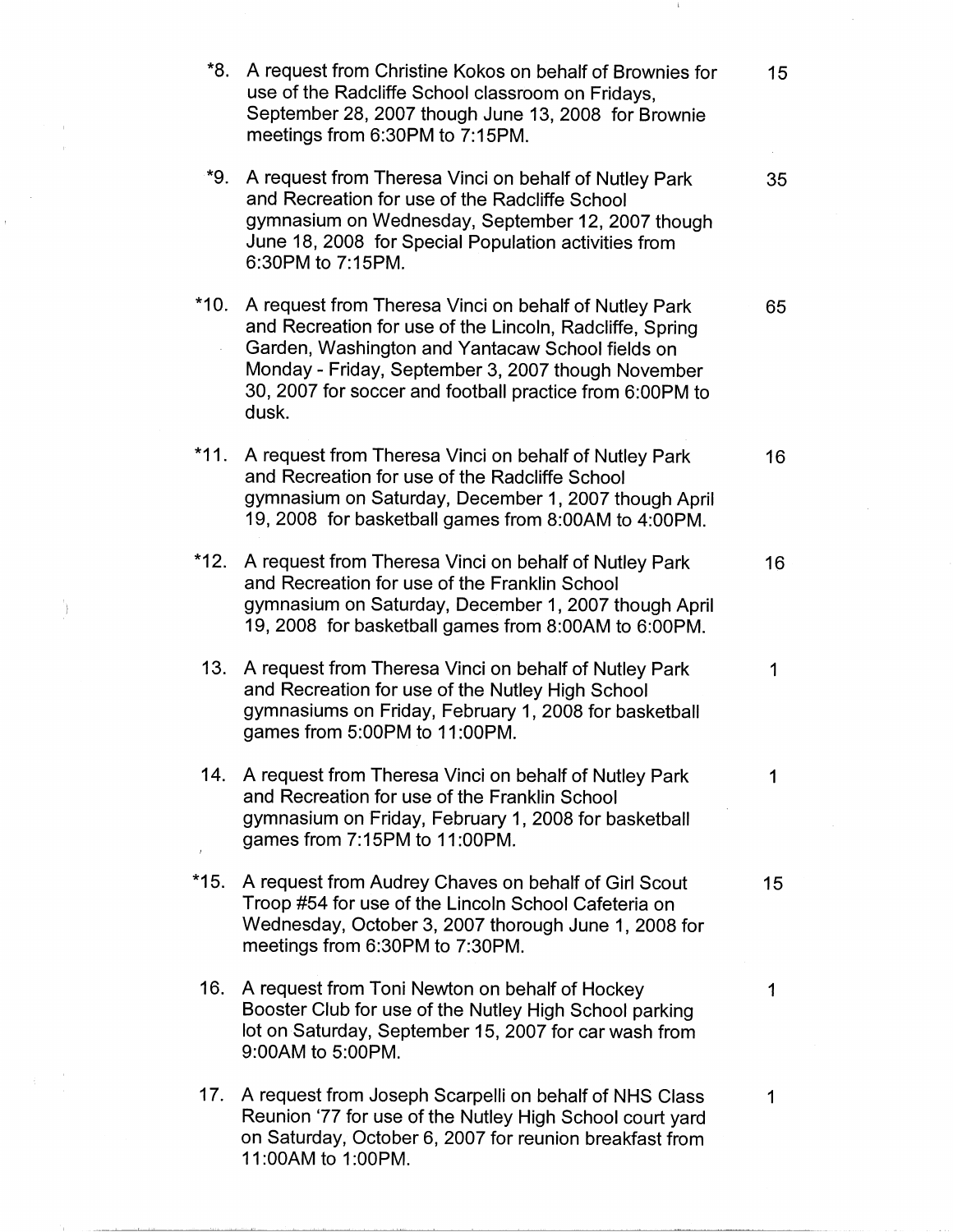|        | 18. A request from Leslie Pfaff on behalf of Academic<br>Booster Club for use of the Spring Garden Teachers'<br>Lounge on Thursday, September 13, 2007 to May 8,<br>2008 for meetings from 7:30PM to 9:30PM.                    | 5  |
|--------|---------------------------------------------------------------------------------------------------------------------------------------------------------------------------------------------------------------------------------|----|
| $*19.$ | A request from Theresa Vinci on behalf of Nutley Park<br>and Recreation for use of the Franklin School<br>gymnasium on Monday - Friday, November 1, 2007 to<br>April 18, 2008 for basketball practice from 7:15PM to<br>9:00PM. | 84 |
| 20.    | A request from Theresa Vinci on behalf of Nutley Park<br>and Recreation for use of the Nutley High School Oval<br>on Thursday, September 6, 2007 for Pep Rally from<br>6:00PM to Dusk.                                          | 1  |
| *21.   | A request from Sherri Tolve on behalf of Pack 141 Den 3<br>for use of the Yantacaw School classroom on<br>Wednesday, September 19, 2007 to June 11, 2008 for<br>den meetings from 6:30PM to 7:30PM.                             | 9  |
| *22.   | A request from Sherri Tolve on behalf of Pack 141 Den 1<br>for use of the Yantacaw School art room on Thursday,<br>September 20, 2007 to May 1, 2008 for den meetings<br>from 6:30PM to 8:30PM.                                 | 9  |
| $*23.$ | A request from Sherri Tolve on behalf of Pack 141 for<br>use of the Franklin School Library on Tuesday,<br>September 11, 2007 to June 3, 2008 for Pack<br>Committee meetings from 6:45PM to 8:45PM.                             | 9  |
| *24.   | A request from Sherri Tolve on behalf of Pack 141 for<br>use of the Franklin School cafeteria on Thursday,<br>September 27, 2007 to May 22, 2008 for pack meetings<br>from 6:30PM to 8:30PM.                                    | 9  |
| 25.    | A request from Sherri Tolve on behalf of Pack 141 for<br>use of the Franklin School gymnasium and cafeteria on<br>Friday, February 15, 2008 for Pinewood Derby from<br>5:00PM to 9:00PM.                                        | 1  |
| 26.    | A request from Sherri Tolve on behalf of Pack 141 Den 5<br>for use of the Yantacaw School art room on Monday,<br>September 10, 2007 to June 2, 2008 for den meetings<br>from 6:30PM to 8:00PM.                                  | 10 |
| $*27.$ | A request from Jeannette Padela on behalf of Brownie<br>Troop #837 for use of the Lincoln School cafeteria on<br>Friday, September 28, 2007 to June 13, 2008 for troop<br>meetings from 6:30PM to 7:30PM.                       | 16 |

 $\sim 100$